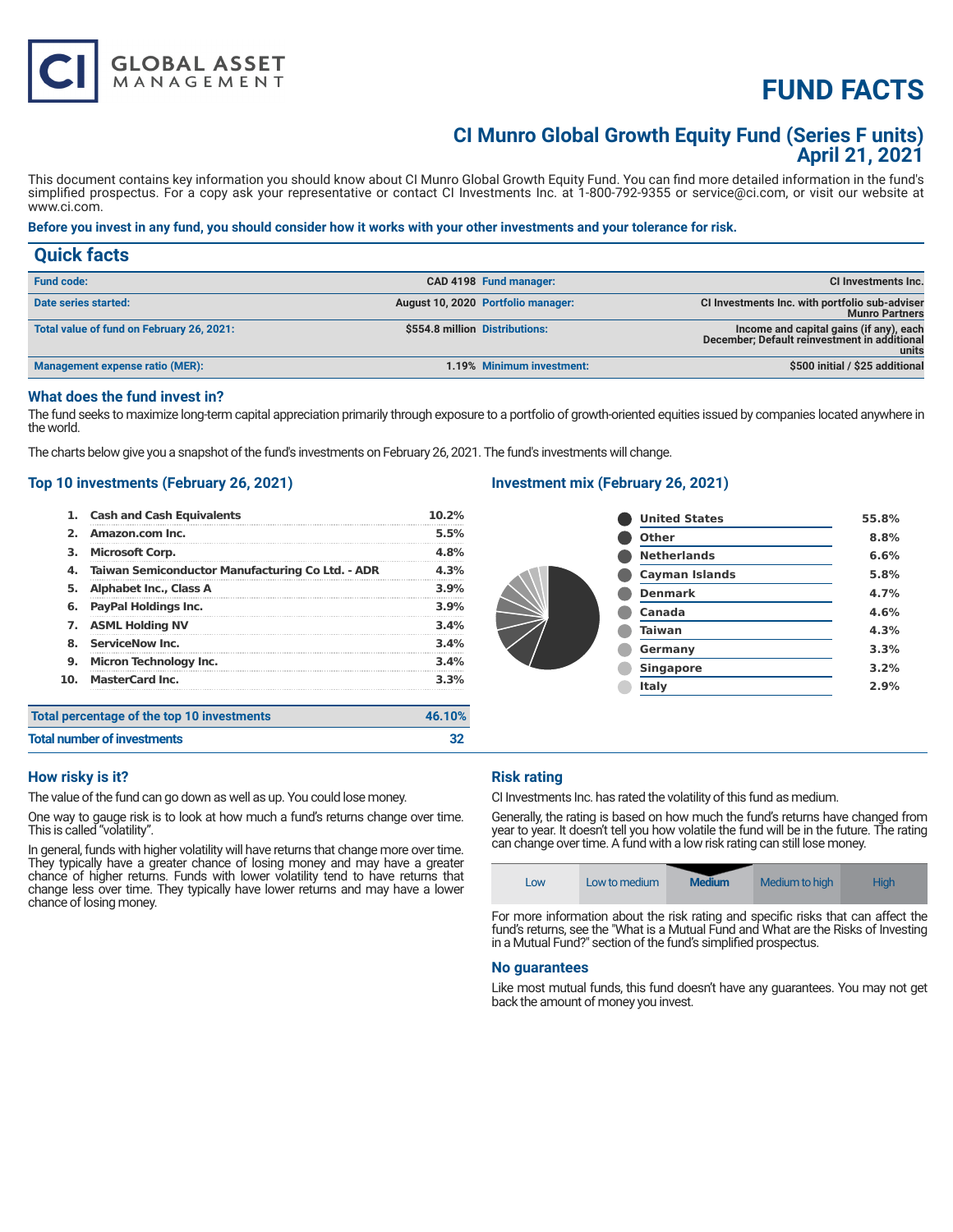# **CI Munro Global Growth Equity Fund (Series F units)**

# **How has the fund performed?**

This section tells you how Series F securities of the fund have performed since inception. Returns are after expenses have been deducted. These expenses reduce the fund's returns.

#### **Year-by-year returns**

Because Series F has been distributing under a simplified prospectus for less than one calendar year, there is no data available for this section.

#### **Best and worst 3-month returns**

Because Series F has been distributing under a simplified prospectus for less than one calendar year, there is no data available for this section.

#### **Average return**

Because Series F has been distributing under a simplified prospectus for less than twelve consecutive months, there is no data available for this section.

## **Who is this fund for?**

#### **This fund may be suitable for you if you:**

- want a growth-oriented global equity fund for your portfolio;<br>• are investing for the medium and/or long term:
- are investing for the medium and/or long term;<br>• can telerate medium risk
- can tolerate medium risk.

#### **A word about tax**

In general, you'll have to pay income tax on any money you make on a fund. How much you pay depends on the tax laws of where you live and whether you hold the fund in a registered plan, such as a Registered Retirement Savings Plan or a Tax-Free Savings Account.

Keep in mind that if you hold your fund in a non-registered account, fund distributions are included in your taxable income, whether you get them in cash or have them reinvested.